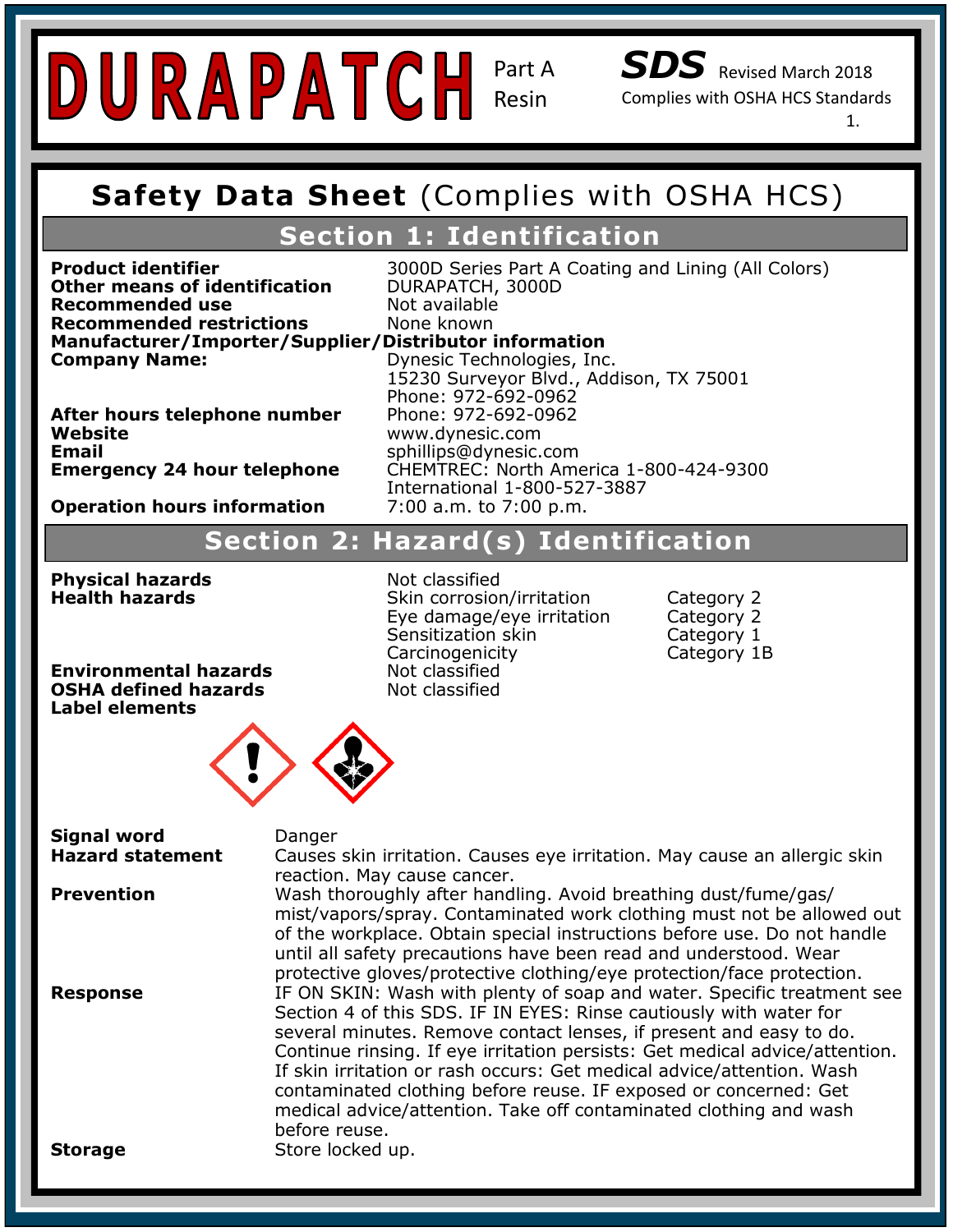

Complies with OSHA HCS Standards

2.

**Safet Complies Sheet (Complies with OSHA HOSHA HCS** HOSHA HCS) **international regulations. Disposal Dispose of contents/container in accordance with local/regional/national/** 

**Hazard(s)** not otherwise classified (HNOC) None known **Supplemental information Not applicable** 

### **Section 3: Composition/Information on Ingredients**

#### **Mixtures**

<u>Chemical Italije</u><br>BISPHENOL A-(EPICHLORHYDRIN) EPOXY RESIN 25068-38-6 30 - 40 Phone: 972-692-0962 CASHEW, NUTSHELL LIQ., GLYCIDYL ETHERS 171263-25-5 1 - 10 **OUARTZ Recommended Use:** Chemical and temperature resistant, UV stabilized, ultra clear coating for indoor and EPICHLOROHYDRIN 106-89-8 <0.2

**Trade Name:** SC-4400 *Chemical name CAS number %*  \* Other components below reportable levels **54.98** 14808-60-7 1 - 10

#### **Chemical Section 4: First Aid Measures**

**Skin contact** 

**Inhalation Come 3** Move to fresh air. Call a physician if symptoms develop or persist. develops and persists. Wash contaminated clothing before reuse.<br>Cantional persists. Wash contaminated clothing before reuse. **Skin contact Example 2: Hazard Wash off with soap and water. Get medical attention if irritation Eye contact Rinse with water. Continue to rinse for at least 15 minutes. Get medical** attention if irritation persists after washing.

**Ingestion** Rinse mouth. Do not induce vomiting. If vomiting occurs, the head should be kept low so that stomach vomit doesn't enter the lungs. Call a POISON CENTER or doctor/physician if you feel unwell.

#### **Most important symptoms/effects, acute and delayed**

**Precautionary Statements:** P101: If medical advice is needed, have product container or label at hand. **Indication of immediate medical attention and special treatment needed**  Treat symptomatically.

#### **General information**

Senerar **Information**<br>Ensure that medical personnel are aware of the material(s) involved, and take precautions to P261: Avoid breathing dust/fume/gas/mist/vapors/spray. protect themselves.

#### P280: Wear Protective gloves/protective clothing/eye and face protection. **Section 5: Fire-Fighting Measures**

#### $\mathbf{p}$  and accordance with local  $\mathbf{p}$  in accordance with local/regional/national/national/national/national/national/national/national/national/national/national/national/national/national/national/national/national **Suitable extinguishing media**

Water fog. Foam. Dry chemical powder. Carbon dioxide (CO2).

#### **Unsuitable extinguishing media**

Do not use water jet as an extinguisher, as this will spread the fire.

**Specific hazards arising from the chemical** 

During fire, gases hazardous to health may be formed.

**Buring in e, gases nazardous to health may be formed.**<br>Special protective equipment and precautions for firefighters

Special procedure equipment and preductions for mengifiers<br>Self-contained breathing apparatus and full protective clothing must be worn in case of fire. **Fire-fighting equipment/instructions** 

Move containers from fire area if you can do so without risk.

**Specific methods** 

Use standard firefighting procedures and consider the hazards of other involved materials.

#### **Section 6: Accidental Release Measures**

#### **Personal precautions, protective equipment and emergency procedures**

Keep unnecessary personnel away. For personal protection, see section 8 of the SDS.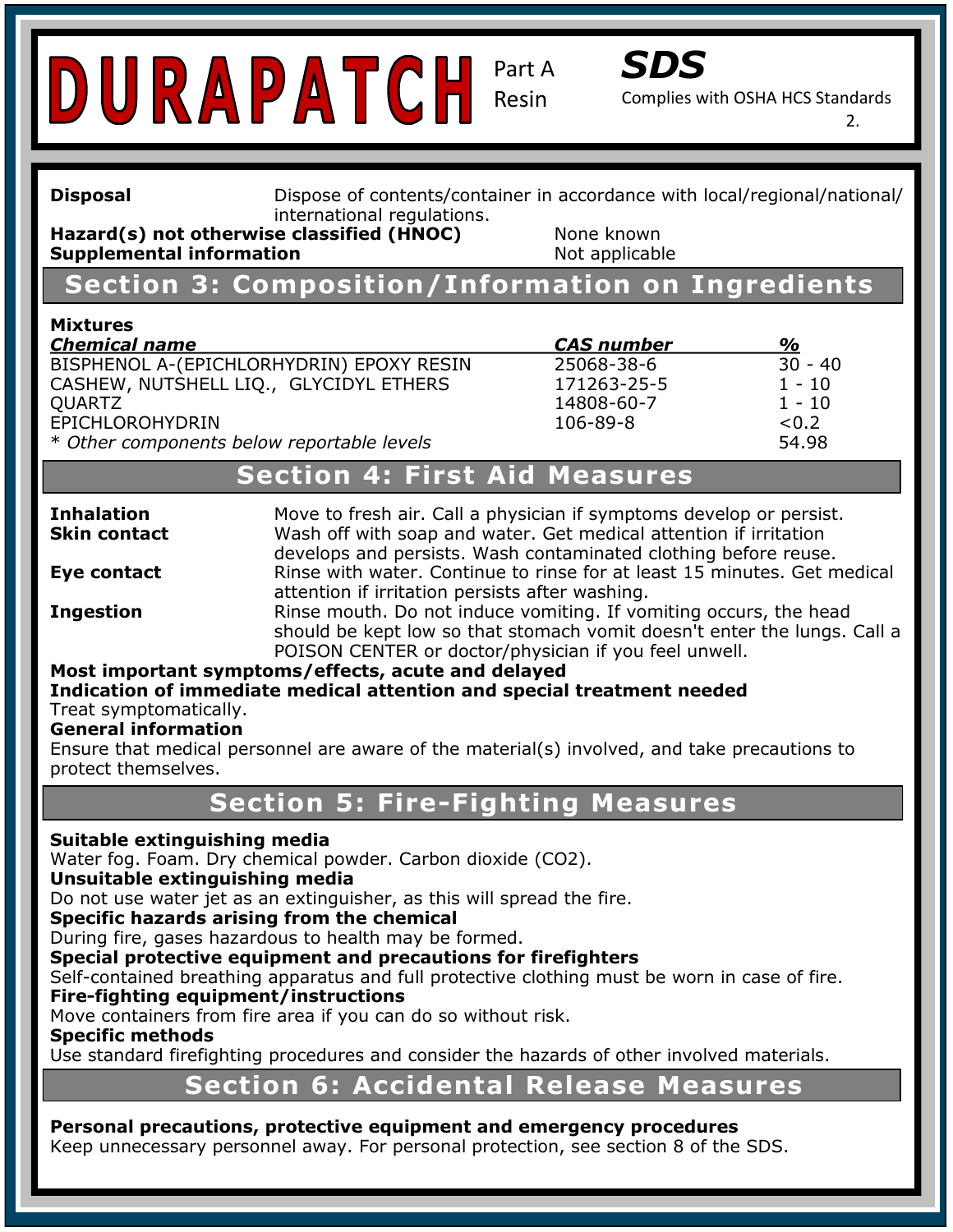

Part A



Complies with OSHA HCS Standards

3.

#### **Methods and materials for containment and cleaning up**

This material is classified as a water pollutant under the Clean Water Act and should be prevented from contaminating soil or from entering sewage and drainage systems which lead to waterways.

area with water. **Large Spins.** Stop the now of material, if this is without risk. Dike the spilled in<br>where this is possible. Cover with plastic sheet to prevent spreading. Absorb in **Large Spills:** Stop the flow of material, if this is without risk. Dike the spilled material, vermiculite, dry sand or earth and place into containers. Following product recovery, flush

**Small Spills:** Wipe up with absorbent material (e.g. cloth, fleece). Clean surface thoroughly to remove residual contamination.

#### **Environmental precautions**

Never return spills to original containers for re-use. For waste disposal, see section 13 of the SDS. Avoid discharge into drains, water courses or onto the ground.

#### **Chemical Section 7: Section 7: Handling And Storage**

#### **Hazard Classification: Skin Irritant- Category 2 Precautions for safe handling**

Avoid prolonged exposure. Observe good industrial hygiene practices.<br>Conditions for safe storage, including any incompatibilities.

**Signal Word: Warning Conditions for safe storage, including any incompatibilities** 

**Hamment Contains Statement Statement Statement Contains and allergies and allergies**<br>Store in original tightly closed container. Store away from incompatible materials (see Section 10 of the SDS).

### **Section 8: Exposure Controls/Personal Protection**

#### **Occupational exposure limits**

#### **US. OSHA Table Z-1 Limits for Air Contaminants (29 CFR 1910.1000)**

| <b>Components</b>                                                                            | <u>Type</u>                       | Value             | <u>Form</u> |  |  |  |  |
|----------------------------------------------------------------------------------------------|-----------------------------------|-------------------|-------------|--|--|--|--|
| EPICHLOROHYDRIN (CAS 106-89-8)                                                               | <b>PEL</b>                        | $19 \text{ mg/m}$ |             |  |  |  |  |
| US. OSHA Table Z-3 (29 CFR 1910.1000)                                                        |                                   |                   |             |  |  |  |  |
| <b>Components</b>                                                                            | <u>Type</u>                       | <b>Value</b>      | Form        |  |  |  |  |
| QUARTZ (CAS 14808-60-7)                                                                      | TWA                               | $0.3$ mg/m $3$    | Total dust  |  |  |  |  |
|                                                                                              |                                   | $0.1$ mg/m3       | Respirable  |  |  |  |  |
|                                                                                              |                                   | 2.4 mppcf         | Respirable  |  |  |  |  |
| <b>US. ACGIH Threshold Limit Values</b>                                                      |                                   |                   |             |  |  |  |  |
| <b>Components</b>                                                                            | <u>Type</u>                       | Value             | Form        |  |  |  |  |
| EPICHLOROHYDRIN (CAS 106-89-8)                                                               | TWA                               | $0.5$ ppm         |             |  |  |  |  |
| QUARTZ (CAS 14808-60-7)                                                                      | <b>TWA</b>                        | $0.025$ mg/m3     | Respirable  |  |  |  |  |
| <b>US. NIOSH: Pocket Guide to Chemical Hazards</b>                                           |                                   |                   |             |  |  |  |  |
| <b>Components</b>                                                                            | <u>Type</u>                       | Value             | <b>Form</b> |  |  |  |  |
| QUARTZ (CAS 14808-60-7)                                                                      | <b>TWA</b>                        | $0.05$ mg/m3      | Respirable  |  |  |  |  |
| <b>Biological limit values</b><br>No biological exposure limits noted for the ingredient(s). |                                   |                   |             |  |  |  |  |
| <b>Exposure guidelines</b>                                                                   |                                   |                   |             |  |  |  |  |
| US - California OELs: Skin designation                                                       |                                   |                   |             |  |  |  |  |
| EPICHLOROHYDRIN (CAS 106-89-8)                                                               | Can be absorbed through skin.     |                   |             |  |  |  |  |
| US - Minnesota Haz Subs: Skin designation applies                                            |                                   |                   |             |  |  |  |  |
| EPICHLOROHYDRIN (CAS 106-89-8)                                                               | Skin designation applies.         |                   |             |  |  |  |  |
| US - Tennessee OELs: Skin designation                                                        |                                   |                   |             |  |  |  |  |
| EPICHLOROHYDRIN (CAS 106-89-8)                                                               | Can be absorbed through the skin. |                   |             |  |  |  |  |
| <b>US ACGIH Threshold Limit Values: Skin designation</b>                                     |                                   |                   |             |  |  |  |  |
| EPICHLOROHYDRIN (CAS 106-89-8)                                                               | Can be absorbed through the skin. |                   |             |  |  |  |  |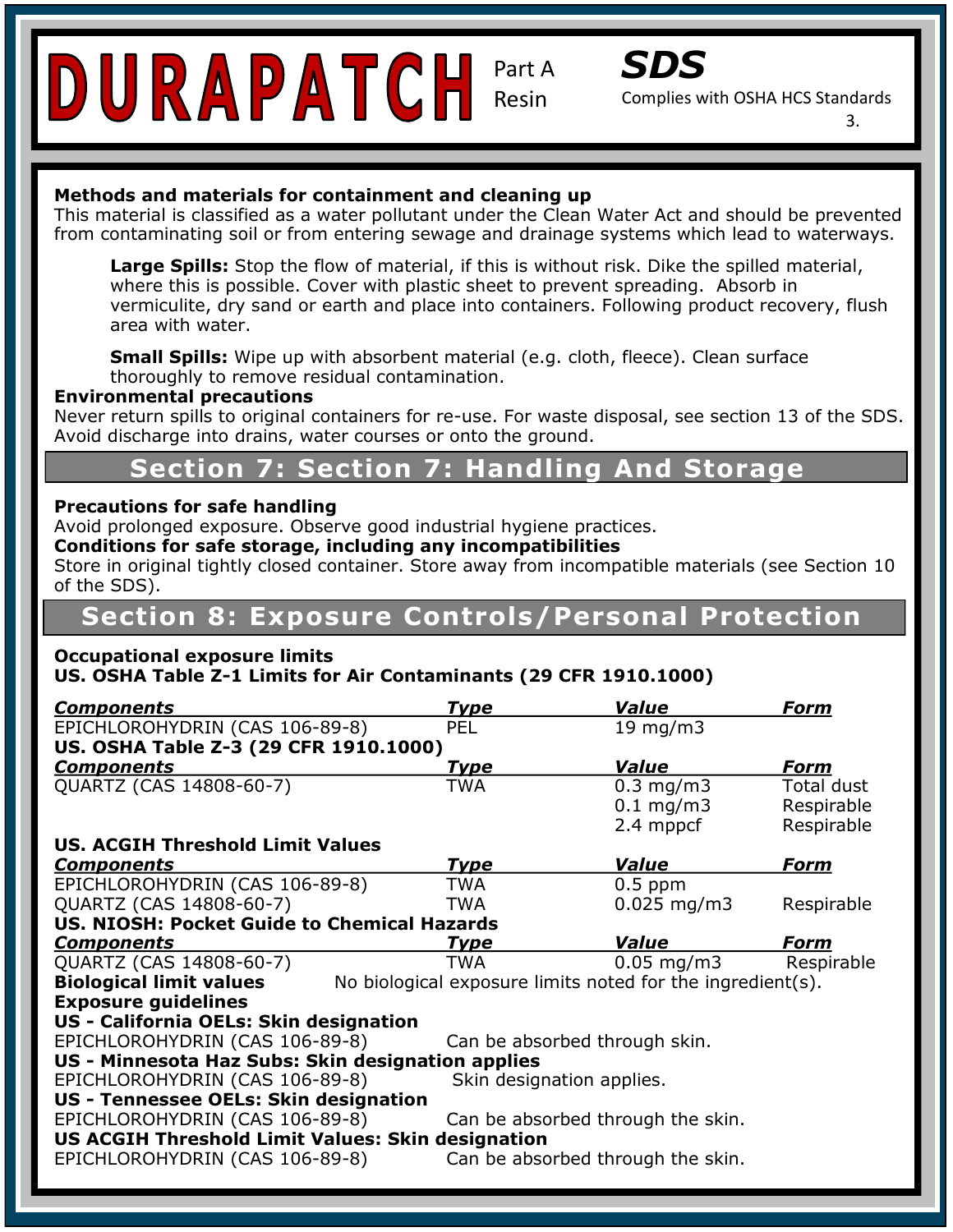*SDS* 

Complies with OSHA HCS Standards

4.

#### **US. OSHA Table Z-1 Limits for Air Contaminants (29 CFR 1910.1000)**

Can be absorbed through the skin. EPICHLOROHYDRIN (CAS 106-89-8)

#### **Appropriate engineering controls**

Provide adequate ventilation, including appropriate local extraction, to ensure that the defined occupational exposure limit is not exceeded.

#### occupational exposure limit is not exceeded.<br>**Individual protection measures, such as personal protective equipment Eye/face protection**

Wear safety glasses; chemical goggles (if splashing is possible).

#### **Contact Information: Addison: Inc. 15230 Surveyor Blvd., Addison, TX 75001 Surveyor Blvd., Addison, TX 75001 Surveyor Blvd., Addison, TX 75001 Surveyor Blvd., Addison, TX 75001 Surveyor Blvd., Addison, TX 75001 Surveyor B**

Chemical resistant gloves are recommended. If contact with forearms is likely wear gauntlet style gloves.

**Other** 

Wear suitable protective clothing.

#### **Respiratory protection** and temperature resistant, UV stabilized, users and the coating for industries of the coating for industries  $\mathbf{R}$  and  $\mathbf{R}$  and  $\mathbf{R}$  and  $\mathbf{R}$  are and  $\mathbf{R}$  and  $\mathbf{R}$  are and  $\$

If engineering controls do not maintain airborne concentrations below recommended exposure limits (where applicable) or to an acceptable level (in countries where exposure limits have not been established), an approved respirator must be worn.

**Thermal hazards** Wear appropriate thermal protective clothing, when necessary.

#### **General hygiene considerations**

**General hygiene considerations**<br>Always observe good personal hygiene measures, such as washing after handling the material Allergie Statement Consultation is an allergic statement of the consuming the matter manufacture and before eating, drinking, and/or smoking. Routinely wash work clothing and protective **Pictogram:** equipment to remove contaminants.

#### **Section 9: Physical and Chemical Properties**

**Precaution Statements:** *P* 101: If medical advice is needed, have product container or label at hand. The statement of the statement of the statement of the statement of the statement of the statement of the statement of **Color Color Beige Odor Benign Benign Benign Pack investigation**<br> **pH** Not available Not available P333+P313: If skin irritation/rash occurs, get medical attention. **Initial boiling point and boiling range**   $212$  °F (100 °C) estimated **Flash point**  $\qquad \qquad$  > 500.0 °F (> 260.0 °C) Tag Closed Cup **NFPA Rating:** Health: 1 Flammability: 1 **Upper/lower flammability or explosive limits**  Not available Not available **Vapor pressure Not available** Not available<br>Not available **Relative defisity**<br>**Solubility(ies) Solubility (water)** Not available **Partition coefficient (n-octanol/water) Appearance** Viscous liquid **Physical state Liquid Form** Liquid **Odor threshold** Not available **Melting point/freezing point Evaporation rate** Not available **Flammability (solid, gas)** Not available **Flammability limit - lower** (%) Not available **Flammability limit upper (%) Explosive limit - lower (%) Explosive limit - upper**  $(\%)$  Not available **Vapor density Relative density** Not available **Auto-ignition temperature** Not available **Decomposition temperature** Not available **Viscosity Not available Not available**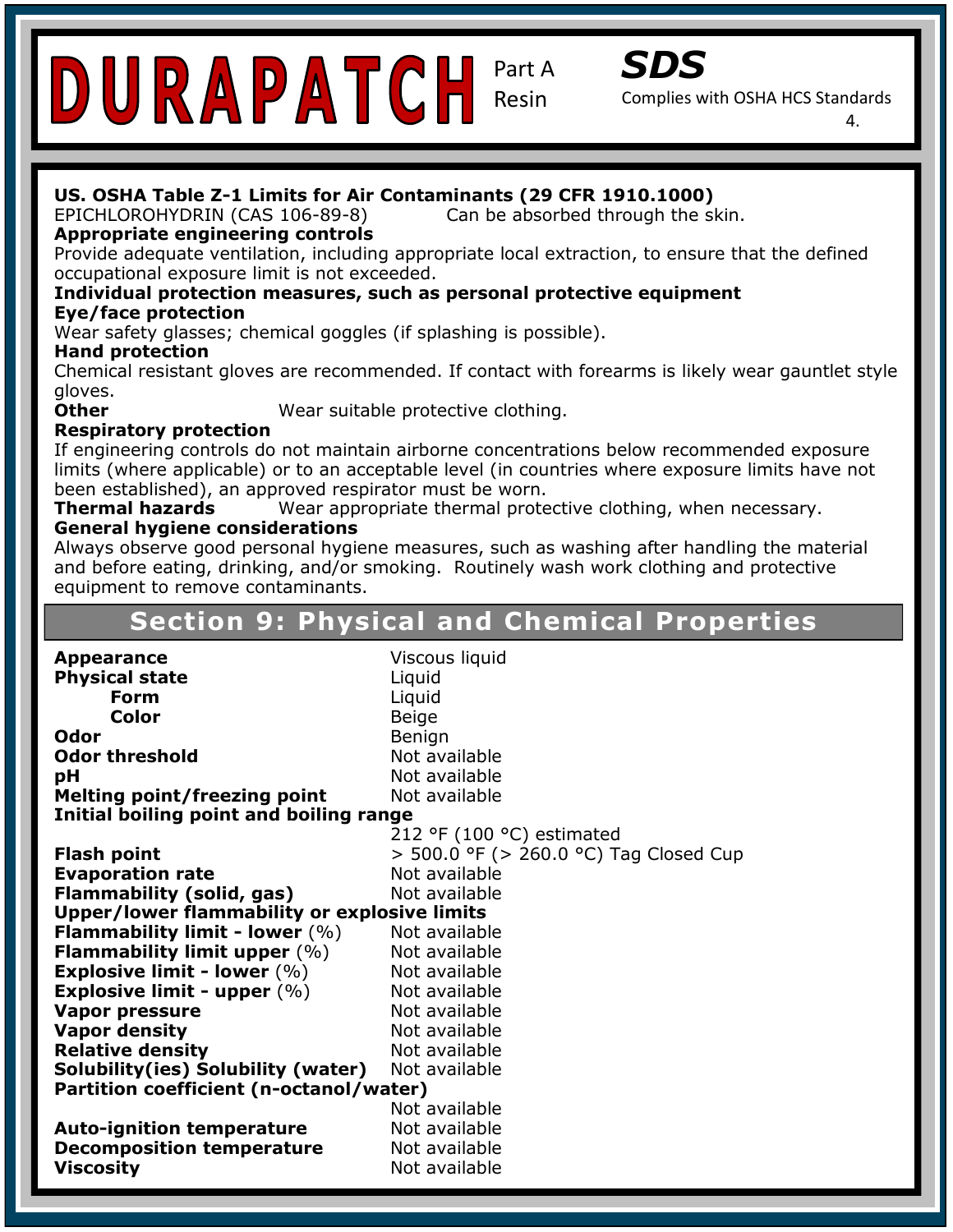

*SDS* 

Complies with OSHA HCS Standards

5.

### **Other information Specific gravity** 1.71

**Density**<br> **Percent volatile**<br> **Percent volatile**<br> **14.24** lb/gal estimated **Percent volatile** 0.05 % estimated

#### **Section 10: Stability and Reactivity**

#### **Reactivity**

The product is stable and non-reactive under normal conditions of use, storage and transport. **Chemical stability Dynesic Technologies, Inc. 15230 Surveyor Blvd., Addison, TX 75001** 

Material is stable under normal conditions.

**Possibility of hazardous reactions** 

**Fossibility of Hazardous Feactions**<br>Hazardous polymerization does not occur. **Records use performand uses not seem.**<br>**Conditions to avoid** 

Avoid temperatures exceeding the flash point. Contact with incompatible materials.

#### **Incompatible materials**

Strong oxidizing agents.

#### **Hazardous decomposition products**

**Signal Word: Warning Section 2: Hazard(s) Identification** No hazardous decomposition products are known.

#### **Hazard Section 11: Toxicological Information**

#### **Pictogram: Information on likely routes of exposure**  Symptoms related to the physical, chemical and toxicological characteristics Direct contact with eyes may cause temporary irritation. **Information on toxicological effects Species Test Results** <u>oomponents/wear and face of the species/protection.</u><br>EPICHLOROHYDRIN (CAS 106-89-8)  $\frac{1}{2}$ Rabbit. **NFPA Rating:** Health: 1 Rat *\* Estimates for product may be based on additional component data not shown.*  $\mathbf{S}$ **HIMS ® Rating:** Health: 1 **Serious eye damage/eye irritation Causes eye imitation.**<br>**Respiratory or skin sensitization** Not available **Skin sensitization Index: Constitution** Causes skin irritation. May cause an allergic skin reaction. **Ingestion May cause discomfort if swallowed. Inhalation No adverse effects due to inhalation are expected. Skin contact** Causes skin irritation. **Eve contact** Causes eve irritation. **Acute toxicity**   $Components$ **Acute Dermal**  LD50 Rabbit 300 mg/kg **Inhalation** LC50 **Rat** Rat 500 ppm, 4 Hours **Oral** LD50 Rat 40 mg/kg **Skin corrosion/irritation**  Prolonged skin contact may cause temporary irritation. cause temporary irritation. Causes eye irritation. **Respiratory sensitization Germ cell mutagenicity**  No data available to indicate product or any components present at greater than 0.1% are mutagenic or genotoxic.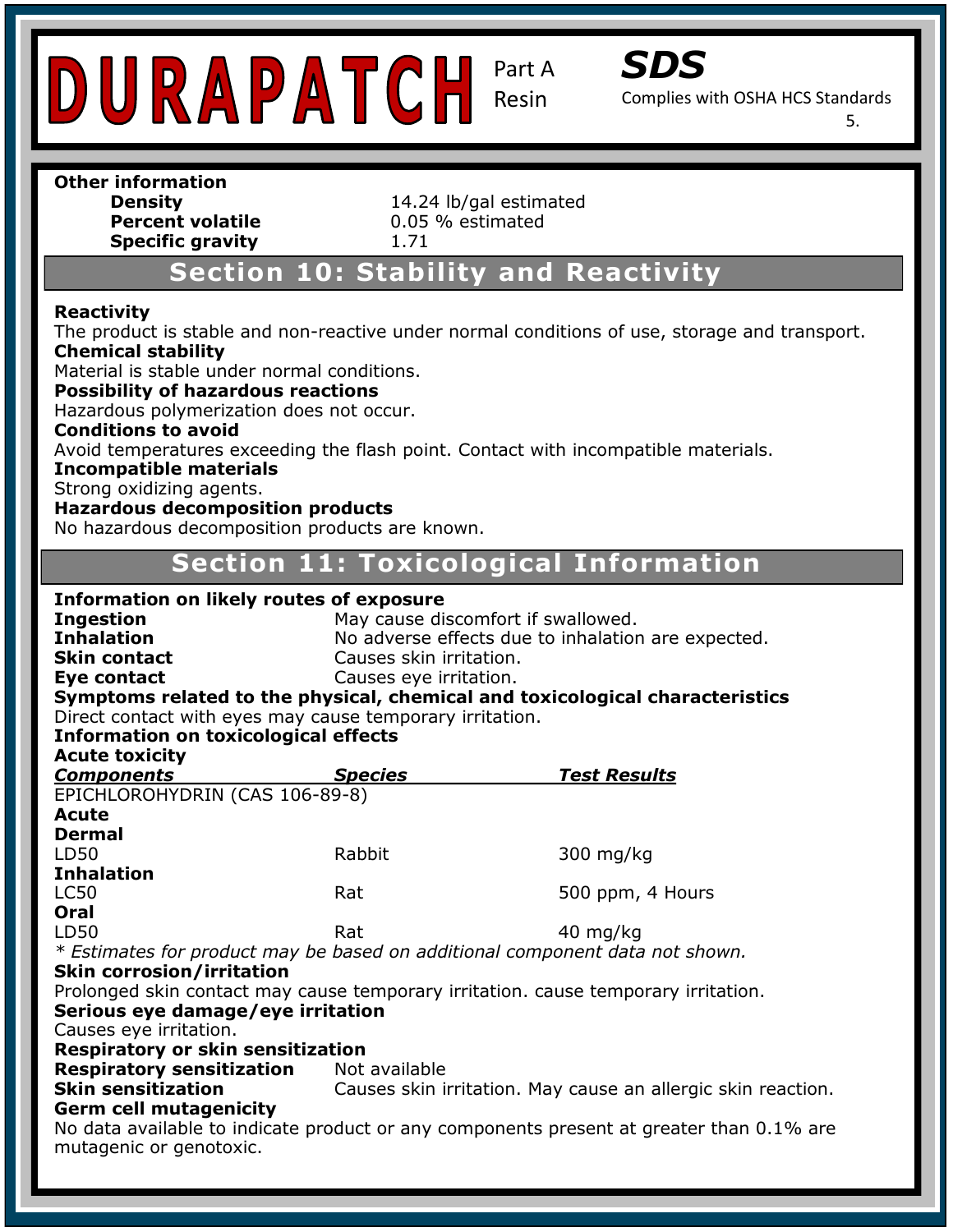

Complies with OSHA HCS Standards

6.

| Carcinogenicity<br>May cause cancer.<br><b>IARC Monographs. Overall Evaluation of Carcinogenicity</b><br>EPICHLOROHYDRIN (CAS 106-89-8)<br>2A Probable carcinogenic to humans.<br>QUARTZ (CAS 14808-60-7)<br>1 Carcinogenic to humans.<br>US. National Toxicology Program (NTP) Report on Carcinogens<br>EPICHLOROHYDRIN (CAS 106-89-8)<br>Reasonably Anticipated to be a Human Carcinogen.<br>QUARTZ (CAS 14808-60-7)<br>Known To Be Human Carcinogen.<br>US. OSHA Specifically Regulated Substances (29 CFR 1910.1001-1050)<br>Not regulated<br><b>Reproductive toxicity</b><br>This product is not expected to cause reproductive or developmental effects. |                                                                                                                                                                                      |  |  |  |
|----------------------------------------------------------------------------------------------------------------------------------------------------------------------------------------------------------------------------------------------------------------------------------------------------------------------------------------------------------------------------------------------------------------------------------------------------------------------------------------------------------------------------------------------------------------------------------------------------------------------------------------------------------------|--------------------------------------------------------------------------------------------------------------------------------------------------------------------------------------|--|--|--|
| Specific target organ toxicity - single exposure<br>Not classified<br>Specific target organ toxicity - repeated exposure<br>Not classified                                                                                                                                                                                                                                                                                                                                                                                                                                                                                                                     |                                                                                                                                                                                      |  |  |  |
| <b>Aspiration hazard</b><br><b>Chronic effects</b>                                                                                                                                                                                                                                                                                                                                                                                                                                                                                                                                                                                                             | Not available<br>Prolonged inhalation may be harmful.                                                                                                                                |  |  |  |
|                                                                                                                                                                                                                                                                                                                                                                                                                                                                                                                                                                                                                                                                | <b>Section 12: Ecological Information</b>                                                                                                                                            |  |  |  |
| <b>Ecotoxicity</b><br>The product contains a substance which is toxic to aquatic organisms.                                                                                                                                                                                                                                                                                                                                                                                                                                                                                                                                                                    |                                                                                                                                                                                      |  |  |  |
| <b>Product</b><br><b>Species</b><br>3000D Series Part A Coating and Lining (All Colors) (CAS Mixture)<br><b>Aquatic</b><br>Daphnia<br>Crustacea<br>EC50<br><b>LC50</b><br><b>Fish</b><br><b>Fish</b>                                                                                                                                                                                                                                                                                                                                                                                                                                                           | <b>Test Results</b><br>1.067 mg/l, 48 hours estimated.<br>4.4766 mg/l, 96 hours estimated.                                                                                           |  |  |  |
| <b>Species</b><br><u>Components</u><br>EPICHLOROHYDRIN (CAS 106-89-8)                                                                                                                                                                                                                                                                                                                                                                                                                                                                                                                                                                                          | <b>Test Results</b>                                                                                                                                                                  |  |  |  |
| <b>Aquatic</b><br>Fish<br><b>LC50</b>                                                                                                                                                                                                                                                                                                                                                                                                                                                                                                                                                                                                                          | Fathead minnow (Pimephales promelas)<br>$9.1 - 12.3$ mg/l, 96 hours                                                                                                                  |  |  |  |
| <b>Persistence and degradability</b><br><b>Bioaccumulative potential</b><br><b>Mobility in soil</b><br><b>Other adverse effects</b>                                                                                                                                                                                                                                                                                                                                                                                                                                                                                                                            | * Estimates for product may be based on additional component data not shown.<br>No data is available on the degradability of this product.<br>No data available<br>No data available |  |  |  |
| No other adverse environmental effects (e.g. ozone depletion, photochemical ozone creation<br>potential, endocrine disruption, global warming potential) are expected from this component.                                                                                                                                                                                                                                                                                                                                                                                                                                                                     |                                                                                                                                                                                      |  |  |  |
|                                                                                                                                                                                                                                                                                                                                                                                                                                                                                                                                                                                                                                                                | <b>Section 13: Disposal Considerations</b>                                                                                                                                           |  |  |  |
| <b>Disposal instructions</b><br>RCRA waste under 40 CFR 261.<br><b>Local disposal regulations</b><br>Dispose in accordance with all applicable regulations.<br><b>Hazardous waste code</b>                                                                                                                                                                                                                                                                                                                                                                                                                                                                     | When this product as supplied is to be discarded as waste, it does not meet the definition of a                                                                                      |  |  |  |

#### **Hazardous waste code**

The waste code should be assigned in discussion between the user, the producer and the waste disposal company.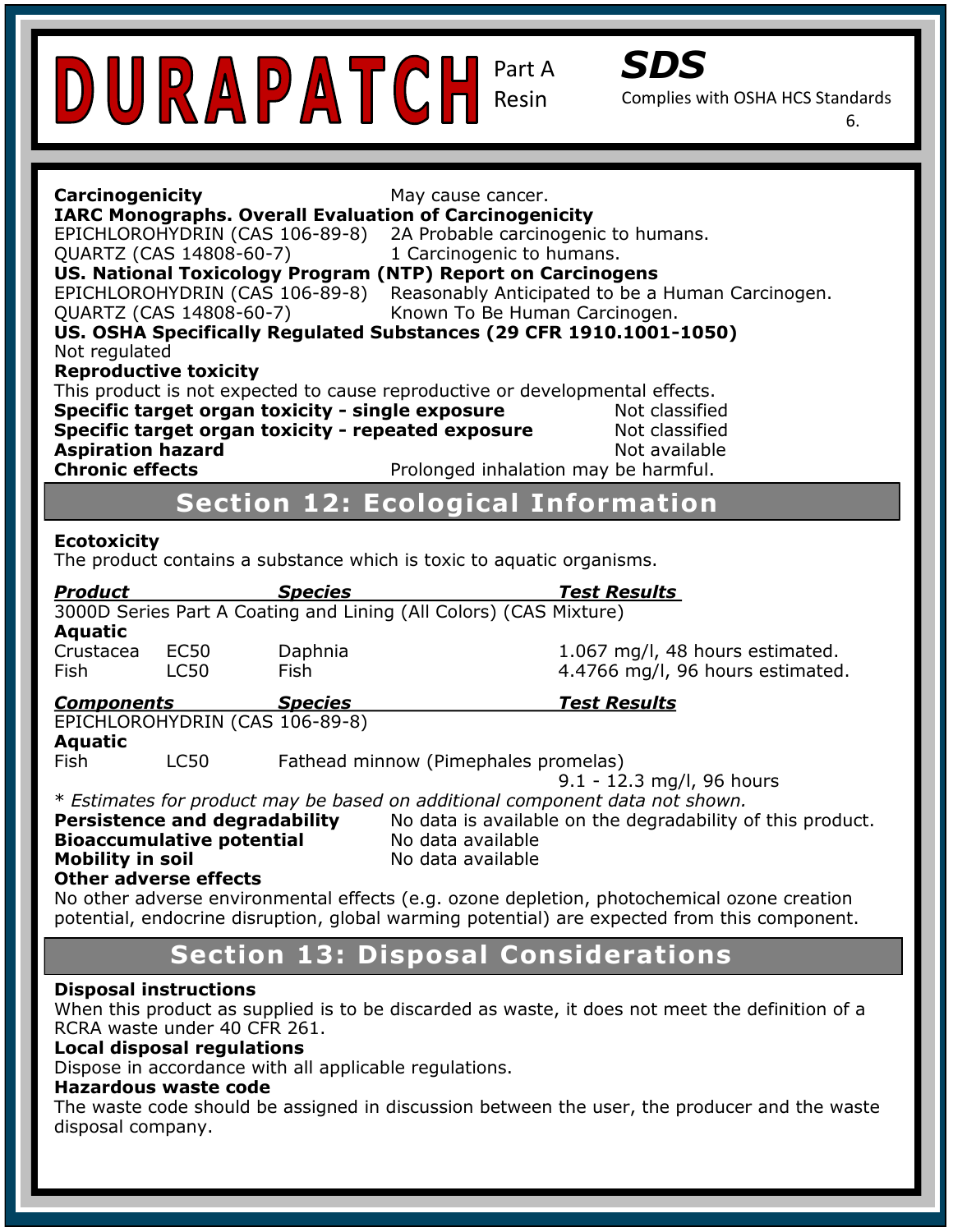*SDS* 

Complies with OSHA HCS Standards

7.

#### **Waste from residues / unused products**

Dispose of in accordance with local regulations. Empty containers or liners may retain some product residues. This material and its container must be disposed of in a safe manner (see: Disposal instructions).

#### **Contaminated packaging**

emptied. **Contaminated packaging**<br>Empty containers should be taken to an approved waste handling site for recycling or disposal. Since emptied containers may retain product residue, follow label warnings even after container is

**Contact Section 14: Transportation Information** Phone: 972-692-0962

**DOT** Not regulated as dangerous goods.

**IATA** Not regulated as dangerous goods. **INTA** Not regulated as dangerous goods.

**IMDG** Not regulated as dangerous goods.

**Transport in bulk according to Annex II of MARPOL 73/78 and the IBC Code** Not available

**Hazard Classification 15: Regulatory information** 

**Signal Word: Warning US reaeral regulations**<br>All components are on the U.S. EPA TSCA Inventory List. **Pictogram: CERCLA Hazardous Substance List (40 CFR 302.4) Precautionary Statements:** P101: If medical advice is needed, have product container or label at hand. US. OSHA Specifically Regulated Substances (29 CFR 1910.1001-1050) **Superfund Amendments and Reauthorization Act of 1986 (SARA) Hazard categories Immediate Hazard - Yes** Delayed Hazard - Yes and face protective control of the protection. P333 + P323 + P323 + P323 + P333 + P333 + P333 + P333 + P333 + P333 + P333 + P333 + P333 + P333 + P333 + P333 + P333 + P333 + P333 + P333 + P333 + P333 + P333 + P333 + P333 + P333 + P333 + P333 + P333 + P333 + P333 + P333 Pressure Hazard - No **pressure Hazard - No**  and intl. regulations. **SARA 302 Extremely hazardous substance Reportable quantity Reportable quantity** 100 pounds **Threshold planning quantity** 1000 pounds **SARA 311/312 Hazardous chemical** *Yes* Yes Specific Hazard: N/A **HIMS ® Rating:** Health: 1 EPICHLOROHYDRIN (CAS 106-89-8) Flammability: 1 **Clean Air Act (CAA) Section 112(r) Accidental Release Prevention (40 CFR 68.130)**  EPICHLOROHYDRIN (CAS 106-89-8) **Safe Drinking Water Act (SDWA)** Not regulated **Section 2: Hazard(s) Identification US federal regulations TSCA Section 12(b) Export Notification (40 CFR 707, Subpt. D)** Not regulated EPICHLOROHYDRIN (CAS 106-89-8) Listed **US EPCRA Section 304 Extremely Haz. Subs. & CERCLA Haz. Subs.: Section 304 EHS reportable quantity**  EPICHLOROHYDRIN (CAS 106-89-8) 100 LBS Not regulated Reactivity Hazard - No EPICHLOROHYDRIN (CAS 106-89-8) **SARA 313 (TRI reporting)** Not regulated **Other federal regulations Clean Air Act (CAA) Section 112 Hazardous Air Pollutants (HAPs) List US state regulations**